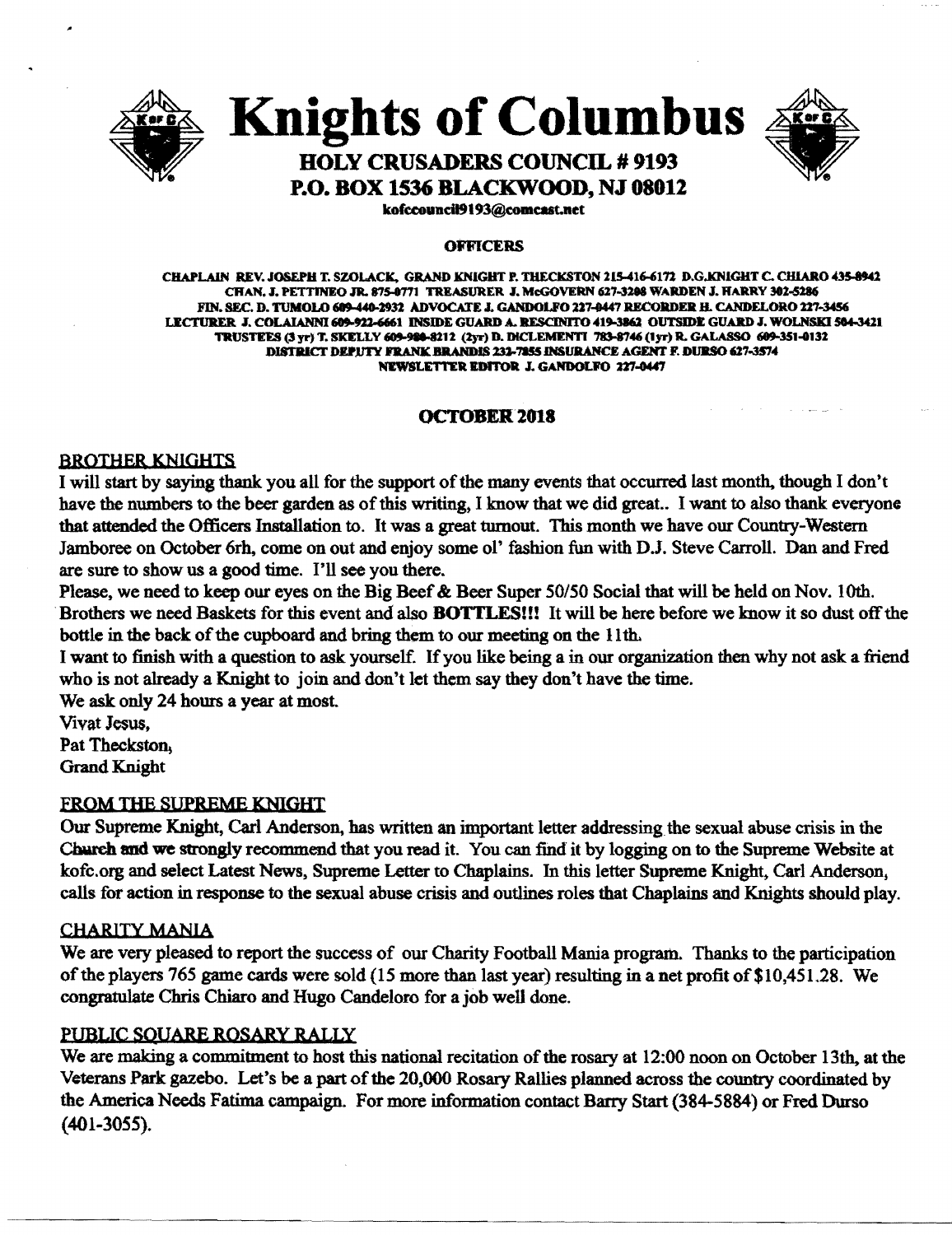### DEGREE NEWS

On Sept. 27th our Council hosted a First Degree (Admission Degree). 7 members took their First, 2 from our Council. We congratulate and welcome Kenneth Kanaszka and Thomas Crenny. Our degree team was in good form in the following roles. (OK) Dan Tumolo, (DGK) Fred Durso, (Chan) John Gandolfo, (FS) Robert Galasso, (Ward) Pat Theckston, (BnBr) Bob Witkowski, (HnGds) Ray Dugay and Fred Sulpizi, (InGd) Joe Pettineo Jr, and (Mus) Jim McGovern. We thank Jim Coolen and Dan ·McHugh for handling refresbments.

### KNIGHI/FAMII,Y OF THE MONTH

The Knight of the month for October is Mike Finucane (Service to the Council). Our Family of the month for October is Dick Schmitt and family (Service to the Council).

### HOAGIE SALE

On Saturday. September 22nd, we had another hoagie sale. We had good participation by the membership and that made for a quick finish for production and our sales force did a good job selling our 896 hoagies. We are pleased to report a profit of \$2,245.79. We thank you for your help and Tim Ferrell and John Colaianni for directing the sale. As you know, the proceeds from the sale go toward the support of our seminarians.

### BABY BOTTLE BOOMERANG

During the weekend of Sept. 8-9 we had our Baby Bottle Boomerang drive to raise funds for the Pro-Life effort. Thanks to the generosity of our parishioners and the participation of the members the drive raised \$2,834 so far. Donations continue to trickle in. We thank our program director, Jeff Lilley for a job well done.

### SAVE THE DATE FOR A COUNTRY & WESTERN JAMBOREE

The big jamboree is planned for Oct. 6th from 7 to 11 PM in the Parish Center. Your \$35 dollar ticket will include food, beverages, C&W music

and square dance and line dance instruction. This sounds like a really fun evening. For tickets see Fred Durso, Jack Bauer, Jim Coolen or the Parish Office. YAHOO!!!

### ANNUAL BLUE MASS

Our Council donated \$250 toward the Annual Blue Mass on Sept 28th, for police officers and first responders. Our donation helped to offset food costs for the reception that followed the Mass and an add book.

CHAPLAINS CORNER<br>May God grant us all that special grace that will help us to accept our crosses and sufferings with resignation and courage, knowing that we are thus following in the steps of Him who will lead us to heaven. Christ underwent all this so as to enter in into His glory, and by following His example we, too, shall join Him in that place of eternal happiness.

### KNIGHTS OF COLUMBUS 1NSUR.ANCE

An insurance check-up can be as important as an annual physical. Unlike many other products. you don't just need money to obtain life insurance, long-term care or disability income insurance. You also need good health, and no one knows when your health could change. I will be in touch with you to schedule your annual review to verify that everything is heading in the right direction. We'll make sure that if your goals and budget have changed, your plan still works for you. If you didn't have a meeting with me last year, I hope you will answer my invitation this year. It's a wise idea to have an expert look at your finances. Schedule some time to visit with me, your professional Knights of Columbus insurance agent, and I'll provide an insurance check-up that will quickly identify any gaps in your family's life insurance program. Did I mention my check-up is free of charge? When was the last time you received something for free that could be providing value to you and your family for generations? And, I'll come to your house when it fits your schedule.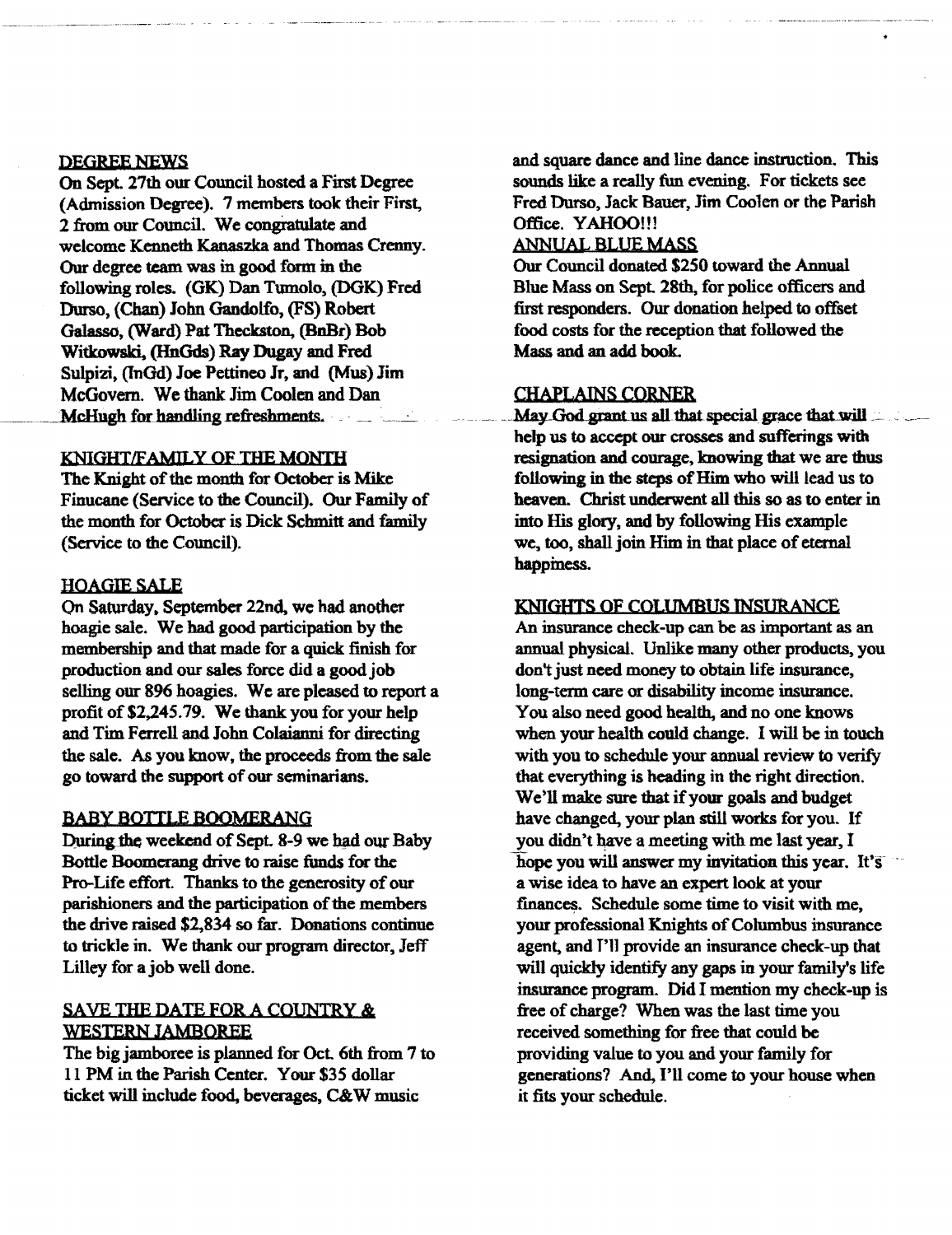For further information please call me for an appointment. Fred Durso, FICF, Field Agent, (856) 401-3055 Fred.durso@kofc.org

### INMEMORJAM

Once again it is our sad duty to report to you the passing of 2 Brother Knights. On Sept. 4th, Tullio DeLiberali died. "Mr. T" was also a Sir Knight in the Bishop Schad Assembly. On Sept. 21st William Mueblbauser died. Brother Bill was also a member of the Bishop Schad Assembly. Please keep them and their families in your prayers.

### MALVERN WEEKEND RETREAT

Next year's Malvern Retreat will be held during the weekend of January 11-13, more information to follow.

### FIRST FRIDAY ADORATION

Exposition of the Blessed Sacrament will take place in the Our Lady of Hope Chapel on First Friday, October 5th after the 9:00 AM Mass, continue until 7:00 PM, and close with Benediction. There is a sign up sheet in the rear of the Chapel to schedule a devotion time. The month of August was well attended. Let's keep the momentum going.

### OCTOBER BIRTHDAYS AND ANNIVERSARIES

The following brothers or members of their tamilies will celebrate their birthdays in October: Ruben Averion, Alexander Belmont, Frank Brandis, Anthony Briglia, Rev. Rene' Canales, Angelo Cirrincione, Ray Duguay, Fred Durso, Mrs. Rose Durso, Vmcent A. Durso, Nick Fecenko, Vmce Foschini, George Fuchs, George L. Fuchs, Kristen Fuchs, Romeo Giannetti, Erich Gottwald, John Heck, Jr., Dan Long, Frank Maggio, Bill Means, Daniel Olaya, Diana Ritz, Antonio Rowan, John Siroill, Philip Sirolli, Kailey Tolen, Bill Toner, John Valdez, Charles

Woodward, Mrs. Althea Wright, Lance C. Wright and Alexander Yusay. The following members will celebrate their anniversaries in October: Mr.& Mrs. Peter Brusco, Mr.&Mrs. Rich Calabrese, Mr.&Mrs. Ray Dugay, Mr.& Mrs. Joe Mikos., Mr.&Mrs Tony Porcellini and Mr.&Mrs. John Sirolli. CONGRATULATIONS! If we missed someone, contact John Gandolfo (227-0447) or

gandy08012@comcast.net.

### FOURTH DEGREE NEWS

The 4th degree exemplification will be held at the Tropicana in Atlantic City on Nov. 11th. The Bishop Schad Assembly meets on the 3<sup>nd</sup> Wednesday of the month in the Parish Center.

### EDITORIAL

The month of September was so busy that it seemed to fly by. We are proud of the string of successes that your efforts brought about. These included Baby Bottle Boomerang, carnival beer garden, a record breaking hoagie sale, membership drive and First Degree, and Charity Mania. Let's keep the momentum going for the National Rosary Recitation to be held on Oct. 13th and our *50/50* Social on Nov. 10th. Lots of activity, lots of fun and lots of good work. Vivat Jesus.

### IMPORTANT DATES

Oct. S First Friday (OLOH Chapel) Oct. 6 Country & Western Jamboree (7-11 PM Paish Center) Oct. 11 Officers Meeting (7 PM Parish Center) . Oct. 11 Council Meeting (8 PM Parish Center) Oct. 13 Public Square Rosary Rally (12 noon Veterans Park gazebo Oct. 25 Council Meeting (8 PM Parish Center) Nov. 2 First Friday (OLOH Chapel) Nov. 8 Officers Meeting (7 PM Parish Center) Nov. 8 Council Meeting (8 PM Parish Center) Nov. 10 50/50 Social (Parish Center) Nov. 22 Thanksgiving Day - No Meeting